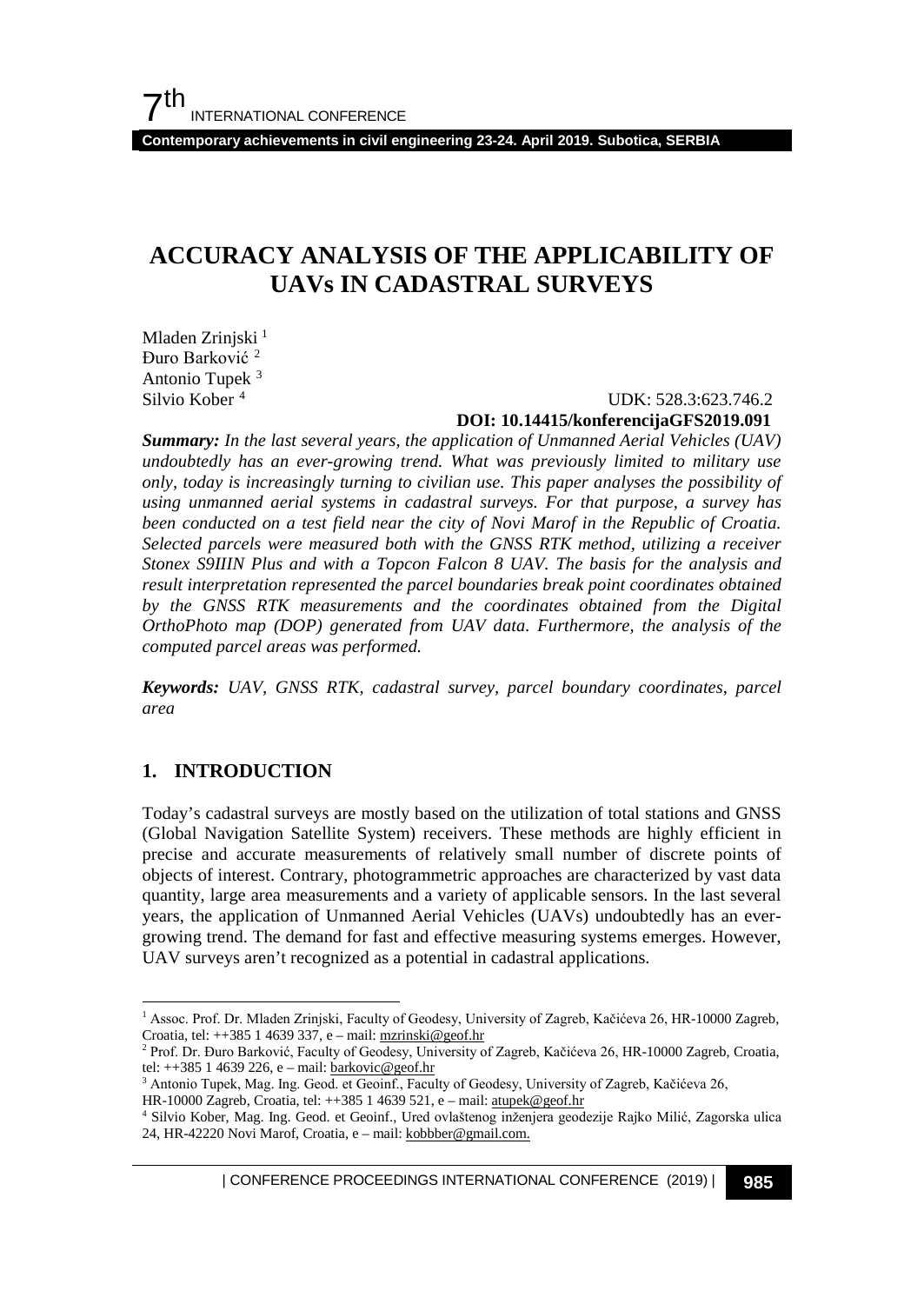7. МЕЂУНАРОДНА КОНФЕРЕНЦИЈА

**Савремена достигнућа у грађевинарству 23-24. април 2019. Суботица, СРБИЈА**

In this paper the authors investigate the possibility of using UAVs and photogrammetric methods in cadastral surveys by comparing to the conventional cadastral surveying method utilizing GNSS RTK (Real Time Kinematic).

## **2. METHODOLOGY AND DATA ACQUISITION**

With the aim of obtaining quantitative measures of the accuracy of the UAV surveying method in cadastral surveys both surveying methods have been applied on a test field near the city of Novi Marof in the Republic of Croatia (Figure 1). The test filed includes cadastral parcels 786/56 and 671 in cadastral municipality Donje Makojišće of the Regional Cadastral Office Varaždin, branch Office Novi Marof. The terrain configuration is uniform, without any significant height changes, and with an open horizon across its entirety. All parcel boundary break points are visible and during UAV survey were marked with artificial targets (Figure 3, left).



*Figure 1. Overview of the test area in the cadastral municipality Donje Makojišće in Croatia [1]*

As stated before, the test filed was measured with two surveying methods. The GNSS RTK survey was performed utilizing Stonex S9IIIN Plus GNSS receiver with Stonex S4 controller (Figure 2, left) and connecting to the High Precision Positioning Service (VPPS) of the Croatian Positioning System (CROPOS) which guarantees horizontal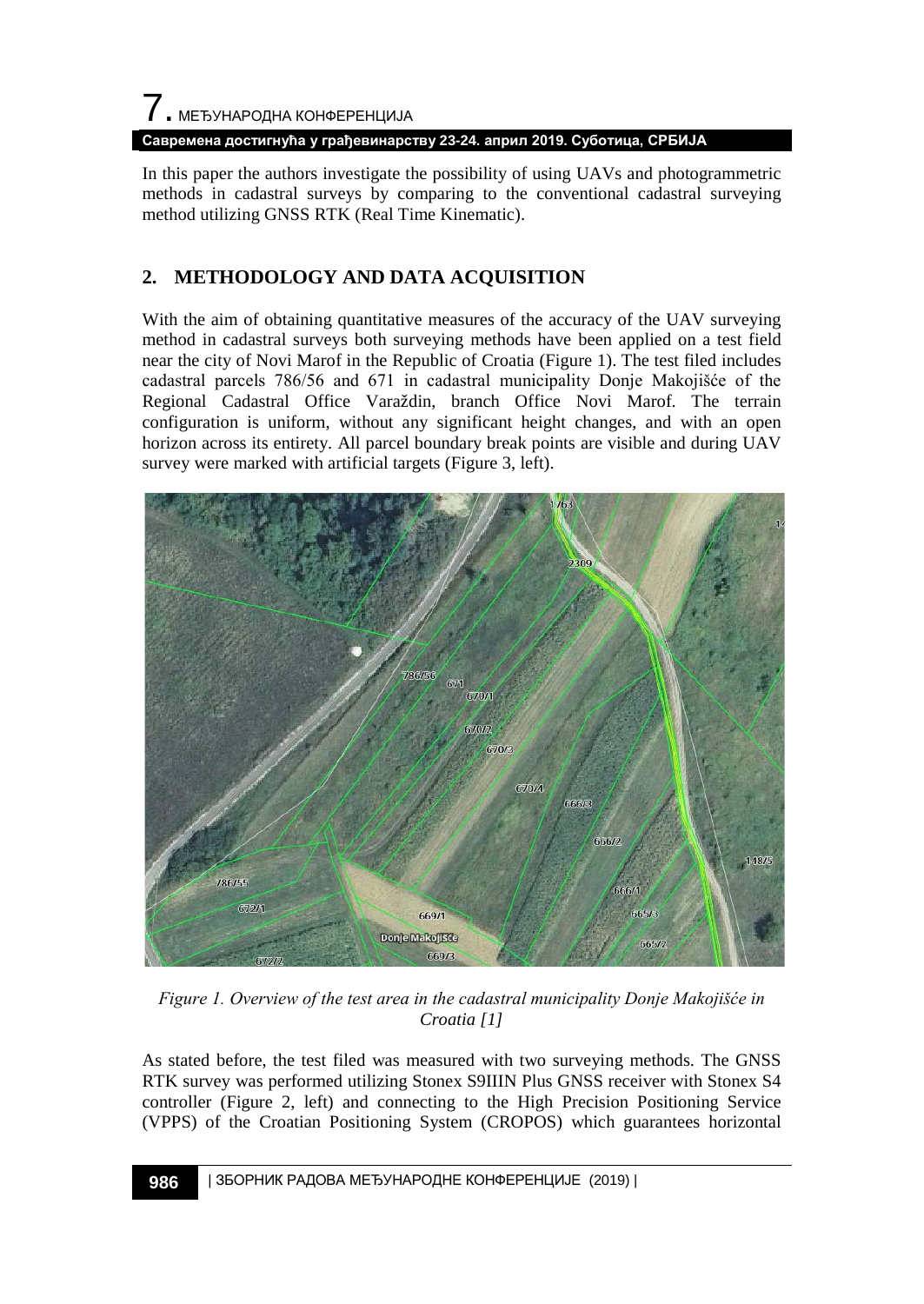## $\mathsf{\Sigma}^{\mathsf{th}}$ INTERNATIONAL CONFERENCE

#### **Contemporary achievements in civil engineering 23-24. April 2019. Subotica, SERBIA**

accuracy of 2 cm and vertical accuracy of 4 cm [2], [3]. The survey was conducted according to cadastral surveying standards defined by the Technical specifications of the State Geodetic Administration (SGA) of the Republic of Croatia [4].

The UAV surveying was conducted utilizing Topcon Falcon 8 UAV with a digital camera Sony Alpha 7R (Figure 2, right). The test area was measured in one 3-minute flight with an average flight height of 60 m during which 74 RGB images were collected. Prior to field measurements all relevant legal requirements, regarding the obtainment of required flight permits and approvals of authorized institutions, have been fulfilled.



*Figure 2. Utilized measuring systems: Stonex S9IIIN and Stonex S4 controller (left) [5] and Topcon Falcon 8 UAV (right) [6]*



*Figure 3. Placed artificial targets (left) and GCPs (right) in the test filed [7]*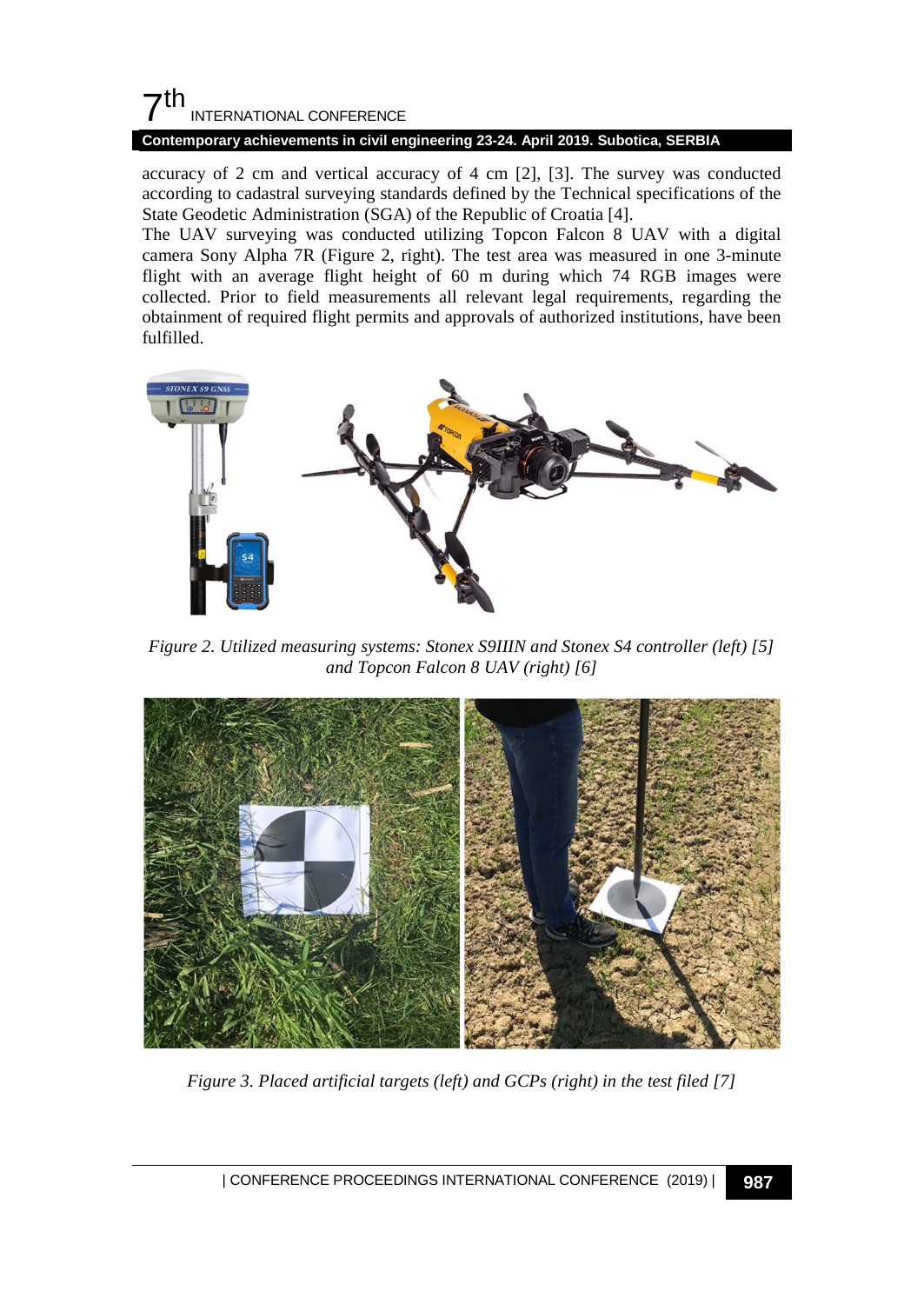**Савремена достигнућа у грађевинарству 23-24. април 2019. Суботица, СРБИЈА**

Furthermore, before the UAV survey, eight Ground Control Points (GCPs) have been defined and measured in the test filed (Figure 3, right). Their coordinates were measured utilizing the above described GNSS RTK method and instruments. All GCPs were regularly spatially distributed across the test area.

## **3. MEASUREMENT RESULTS**

According to the above-mentioned methodology, the GNSS measuring data were processed and resulted with horizontal coordinates ( $E<sub>GNSS</sub>$ ,  $N<sub>GNSS</sub>$ ) of all 22 parcel boundary break points (Table 1). The coordinates are defined in the official system/map projection of the Republic of Croatia, i.e. HTRS96/TM (EPSG code: 3765). Obtained parcel boundary coordinates are visualized on Figure 4 (left).

From the acquired 74 RGB images, a Digital OrthoPhoto map (DOP) of the test area has been generated. Tie-point on all images were automatically determined using Structure from Motion (SfM) algorithm. Photo-triangulation method with self-calibration, based on the defined tie-points and GCP coordinates, resulted in the final DOP of the test area (Figure 4, right) with a spatial resolution of 0.01 m. The entire image orientation and DOP map generation process was performed using Agisoft Photoscan software. Figure 4 depicts a comparative view of the results of the GNSS RTK survey and the UAV generated DOP map of the test field. At first glance one can immediately notice a tremendous difference in the amount of the obtained data from the two mentioned methods.



*Figure 4. A comparative overview of the resulting GNSS RTK survey data (left) and UAV generated DOP map (right) [7]*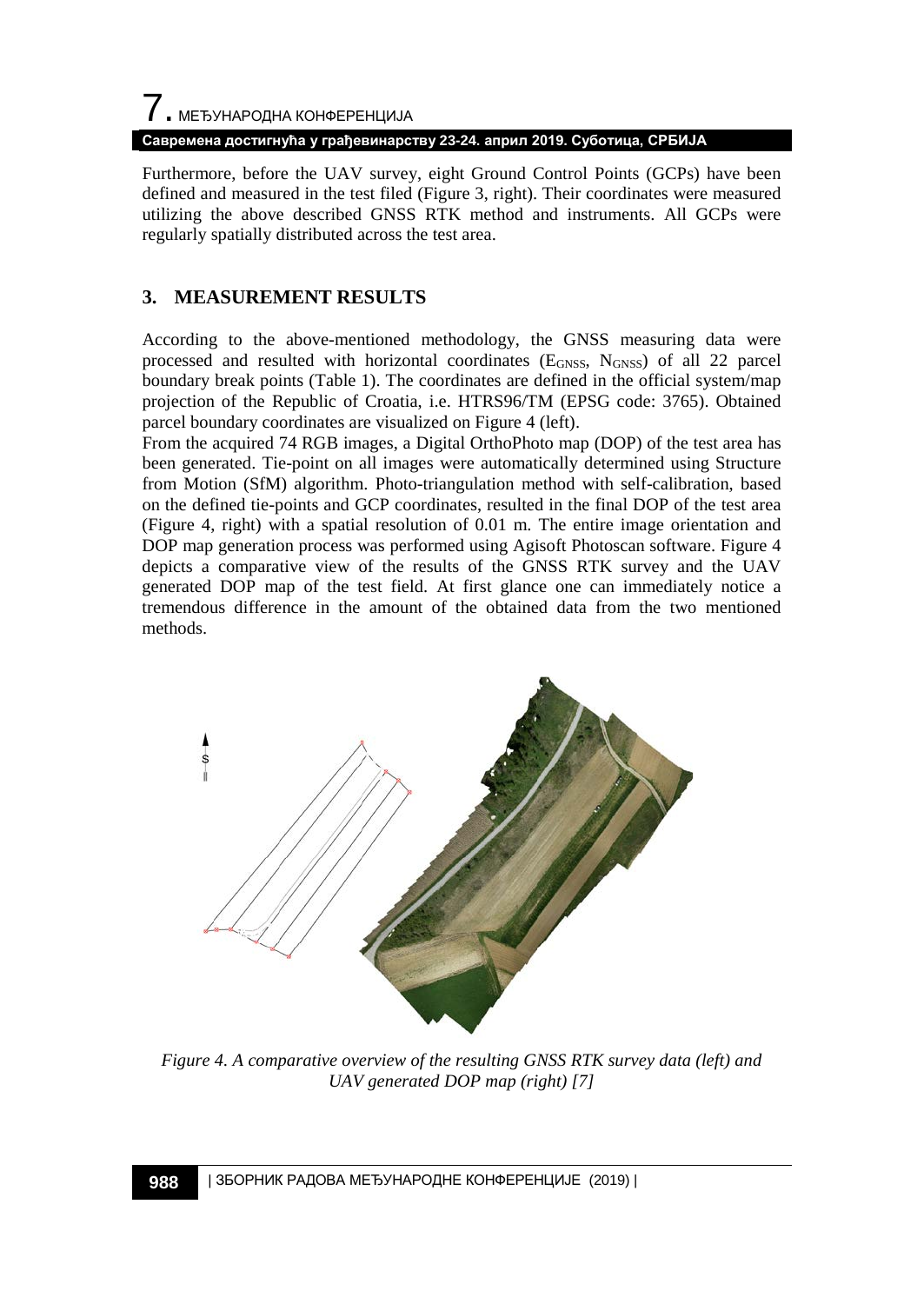## $7<sup>th</sup>$ INTERNATIONAL CONFERENCE

**Contemporary achievements in civil engineering 23-24. April 2019. Subotica, SERBIA**

In addition, Table 1 provides an overview of the final measurement results, i.e. boundary break point coordinates of the measured parcels determined by the GNSS RTK surveying method (E<sub>GNSS</sub>, N<sub>GNSS</sub>) and coordinates extracted from the UAV generated DOP map (E<sub>UAV</sub>, N<sub>UAV</sub>). In total, 22 points were selected, and their coordinates represent the basis for the accuracy analysis discussed further in text.

| Point          |              | <b>GNSS RTK survey</b> | <b>UAV</b> survey |             |  |
|----------------|--------------|------------------------|-------------------|-------------|--|
| ID             | <b>EGNSS</b> | <b>NGNSS</b>           | <b>E</b> UAV      | <b>NUAV</b> |  |
|                | [m]          | [m]                    | [m]               | [m]         |  |
| 1              | 485405.85    | 5113483.57             | 485405.83         | 5113483.58  |  |
| $\overline{c}$ | 485323.41    | 5113375.36             | 485323.37         | 5113375.34  |  |
| 3              | 485344.28    | 5113365.30             | 485344.28         | 5113365.30  |  |
| 4              | 485307.43    | 5113383.61             | 485307.42         | 5113383.65  |  |
| 5              | 485298.45    | 5113383.39             | 485298.45         | 5113383.45  |  |
| 6              | 485291.07    | 5113382.36             | 485291.09         | 5113382.40  |  |
| 7              | 485321.50    | 5113379.55             | 485321.48         | 5113379.54  |  |
| 8              | 485325.92    | 5113381.38             | 485325.89         | 5113381.38  |  |
| 9              | 485398.55    | 5113490.02             | 485398.55         | 5113490.03  |  |
| 10             | 485394.27    | 5113495.15             | 485394.27         | 5113495.12  |  |
| 11             | 485390.57    | 5113502.46             | 485390.55         | 5113502.41  |  |
| 12             | 485321.02    | 5113382.60             | 485321.00         | 5113382.59  |  |
| 13             | 485324.34    | 5113383.97             | 485324.32         | 5113383.98  |  |
| 14             | 485329.51    | 5113388.32             | 485329.45         | 5113388.27  |  |
| 15             | 485331.70    | 5113386.24             | 485331.63         | 5113386.18  |  |
| 16             | 485403.60    | 5113485.56             | 485403.58         | 5113485.57  |  |
| 17             | 485402.77    | 5113479.52             | 485402.75         | 5113479.53  |  |
| 18             | 485316.49    | 5113378.93             | 485316.49         | 5113378.92  |  |
| 19             | 485316.12    | 5113380.00             | 485316.12         | 5113380.00  |  |
| 20             | 485315.06    | 5113383.04             | 485315.04         | 5113383.10  |  |
| 21             | 485312.20    | 5113383.26             | 485312.16         | 5113383.35  |  |
| 22             | 485313.12    | 5113380.67             | 485313.11         | 5113380.68  |  |

*Table 1. Parcel boundary break point coordinates [7]*

*Projection: HTRS96/TM; EPSG code: 3765*

## **4. RESULT ANALISYS**

Based on the defined methodology and the obtained point coordinates, an accuracy assessment has been conducted. Parcel boundary break point coordinates measured with the GNSS RTK method (EGNSS, NGNSS) have been taken as reference values and coordinates extracted from the DOP map obtained by the UAV method ( $E_{UAV}$ ,  $N_{UAV}$ ) as test values. By subtracting UAV from GNSS RTK data corresponding residuals of individual coordinate axes ( $\Delta E$  and  $\Delta N$ ) are calculated and their distribution analysed using histograms with a superimposed curve of normal distribution (Figures 5 and 6).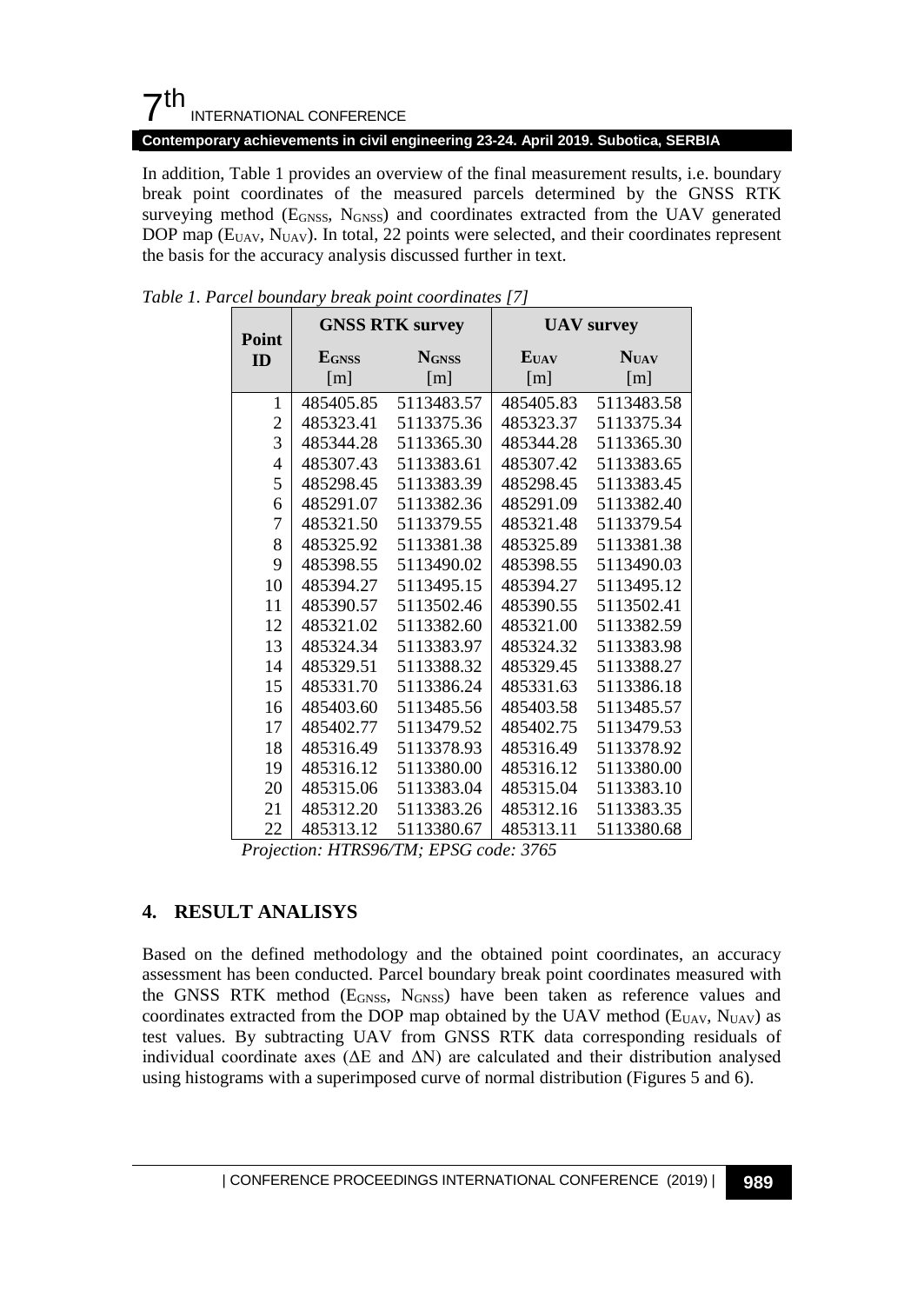







*Figure 6. Histogram of residuals (N axis)*

Furthermore, based on the obtained datasets, and as a supplement to the given residual distribution, fundamental statistical parameters (minimum, maximum, arithmetic mean and standard deviation) are calculated and are given in Table 2.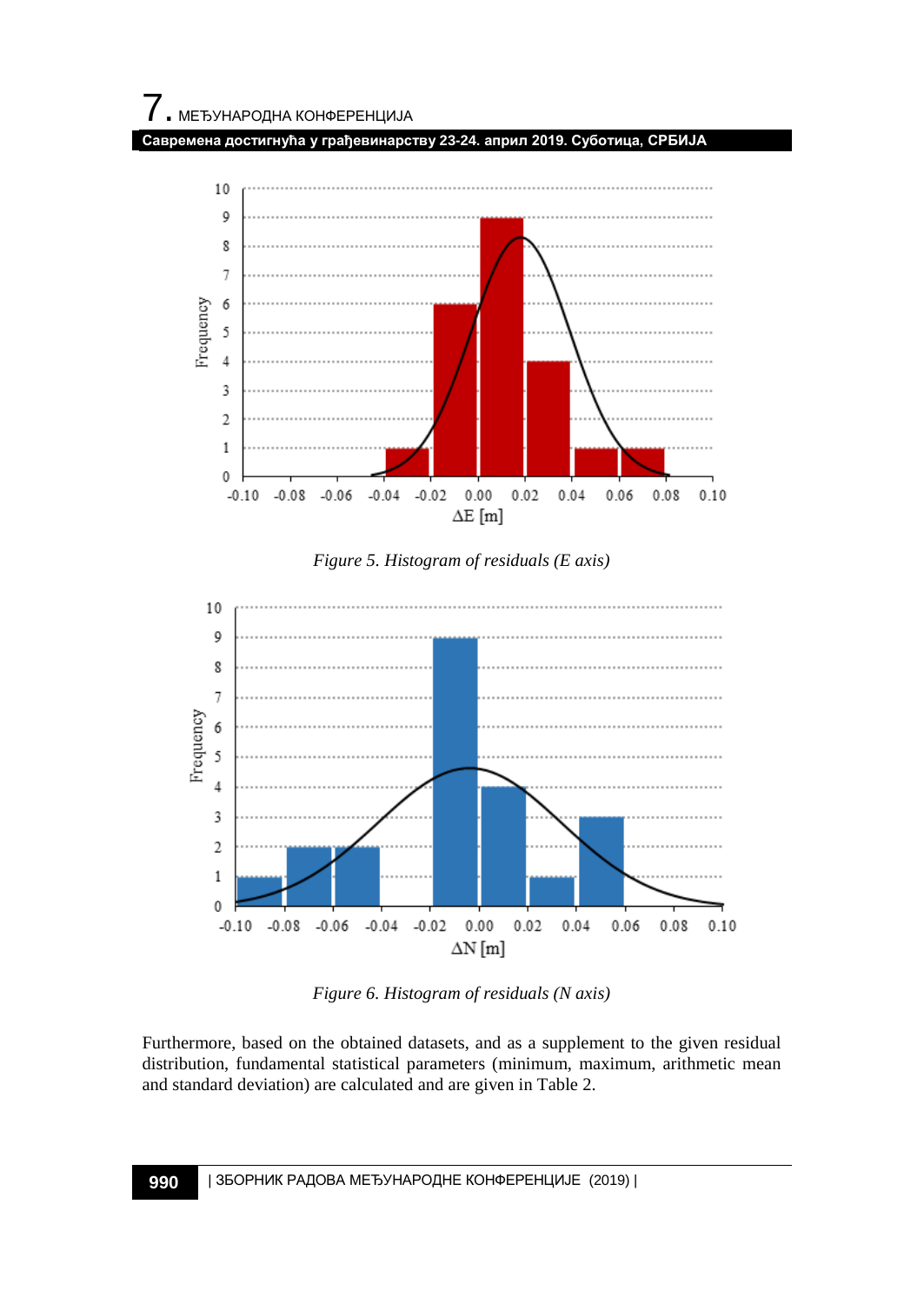## $7<sup>th</sup>$ INTERNATIONAL CONFERENCE

#### **Contemporary achievements in civil engineering 23-24. April 2019. Subotica, SERBIA**

| <b>Statistical parameter</b> | ΔE<br>[m] | $\lceil m \rceil$ |
|------------------------------|-----------|-------------------|
| Minimum                      | $-0.02$   | -0.09             |
| Maximum                      | 0.07      | 0.06              |
| Arithmetic mean              | 0.02      | 0.00              |
| Standard deviation           | .021      |                   |

*Table 2. Fundamental statistical parameters of the obtained datasets [7]*

To derive basic conclusions and asses the correctness of conducted measurements, the obtained results are compared to accuracy requirements and standards of cadastral surveys defined and regulated by the SGA [8]. The SGA requires that the maximum deviation of measured parcel boundary break point coordinates between two independent measurements, outside city limits, is 0.2 m [8]. In this study, an average position accuracy of UAV data of 2 cm has been achieved. This result meets the legislation requirements. Therefore, the UAV surveying method described in this study, can be efficiently used in cadastral surveying applications.

Additionally, based on the obtained parcel boundary break point coordinates, areas of the measured parcels are calculated, both for GNSS RTK and UAV datasets, and given in Table 3. Those parcel areas are compared, and differences are calculated  $(dA_{REF-GNSS})$ and  $dA_{REF-UAV}$ ), to the reference areas given in the official cadastral records ( $A_{REF}$ ). The State Survey and Real Property Cadastre Act [9] defines that the maximum area difference between official cadastral records and newly formed (measured) parcels is 20%. Accordingly, Table 3 shows the maximum allowed difference  $(\Delta)$ .

| <b>Parcel</b><br>ID | Aref<br>$\lceil m^2 \rceil$ | <b>AGNSS</b><br>$\text{Im}^2$ | AUAV<br>$\rm{[m^2]}$ | <b>dAREF-GNSS</b><br>$\lceil m^2 \rceil$ | $dA_{REF-UAV}$<br>$\lceil m^2 \rceil$ | $\Delta = 20\%$ AREF<br>$\lceil m^2 \rceil$ |
|---------------------|-----------------------------|-------------------------------|----------------------|------------------------------------------|---------------------------------------|---------------------------------------------|
| 786/56              | 1730                        | 1440                          | 1438                 | 290                                      | 292                                   | 346                                         |
| 671                 | 2540                        | 2339                          | 2337                 | 201                                      | 203                                   | 508                                         |

*Table 3. Calculated parcel areas and corresponding differences [7]*

From the obtained results it can be noticed that the area criterion is fulfilled for parcel areas calculated from both datasets, i.e. the calculated area differences are smaller than the maximum allowed value. The difference between GNSS RTK and UAV dataset areas is  $2 \text{ m}^2$ .

## **5. CONCLUSION**

The high efficiency, precision and accuracy of the application of the GNSS RTK method in cadastral surveying have been confirmed for over a decade. Although UAVs and photogrammetric method are used in many applications, their use in cadastral applications has never entered everyday routine surveys.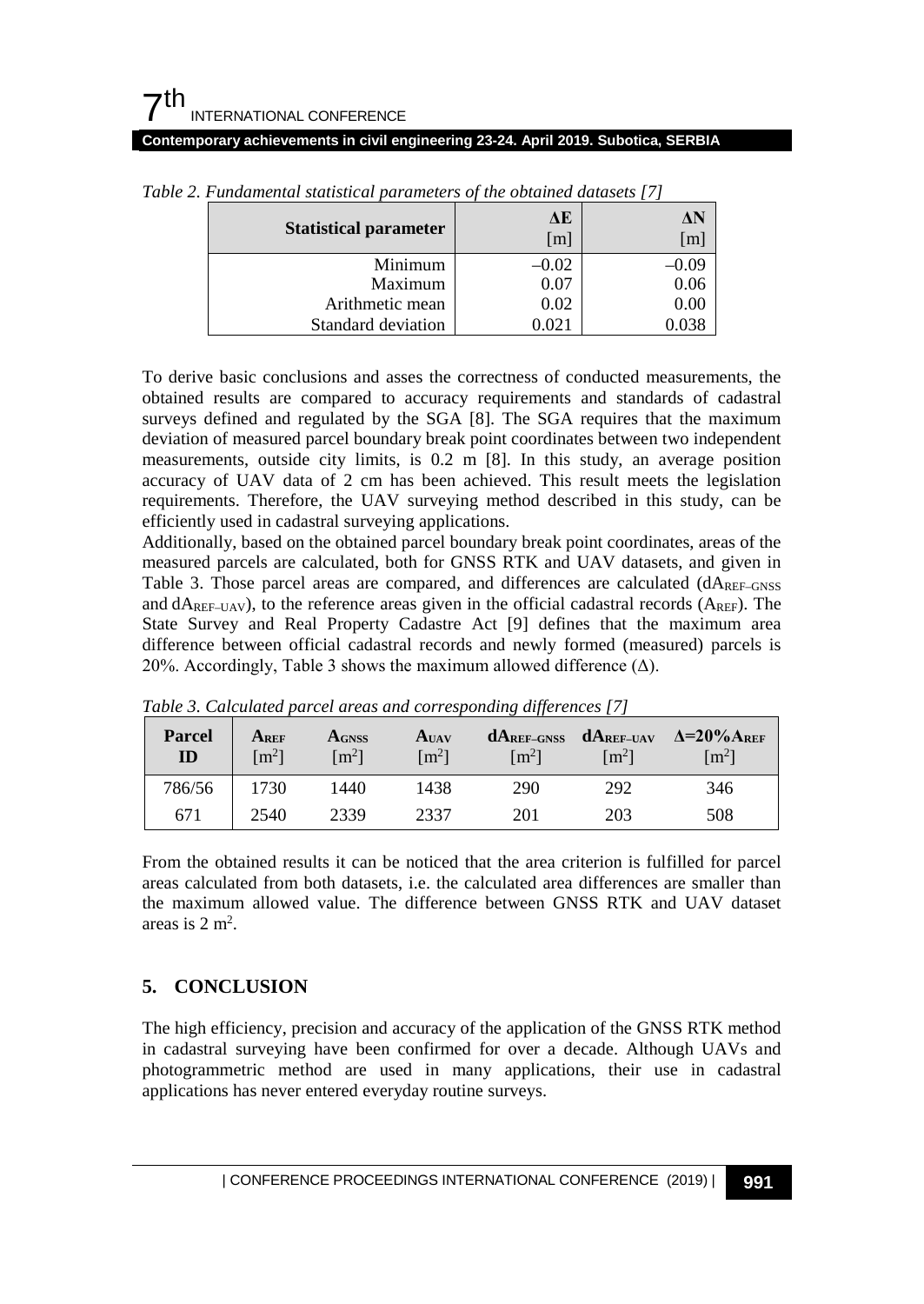# $\overline{\phantom{a}}$ . МЕЂУНАРОДНА КОНФЕРЕНЦИЈА

#### **Савремена достигнућа у грађевинарству 23-24. април 2019. Суботица, СРБИЈА**

Based on the results of the conducted study, it is concluded that the position accuracy of coordinates obtained through a UAV survey meets the cadastral survey standard requirements. Furthermore, parcel areas, calculated based on the obtained coordinates, fulfil the defined area condition.

Finally, it can be concluded that cadastral data derived from the UAV survey fulfil all accuracy and legal requirements and can be used in addition to traditional surveying methods to generate and maintain cadastral data and maps.

#### **REFERENCES**

- [1] Geoportal SGA, [https://geoportal.dgu.hr/,](https://geoportal.dgu.hr/) (download 10.02.2019).
- [2] Marjanović, M.: CROPOS hrvatski pozicijski sustav (CROPOS Croatian Positioning System), *Ekscentar*, **2010.**, Vol. 10, No. 12, p.p. 28-34.
- [3] Zrinjski, M., Barković, Đ., Herent, M.: *Testing the Precision of GNSS RTK Measuring Systems by Applying of Computer Programme*, Conference Proceedings, Volume II – 15th International Multidisciplinary Scientific GeoConference SGEM 2015, June 18-24, 2015, Albena, Bulgaria, STEF92 Technology Ltd., **2015.**, p.p. 499-506.
- [4] State Geodetic Administration: *Tehničke specifikacije za određivanje koordinata točaka u koordinatnom sustavu Republike Hrvatske (Technical Specifications for Coordinate Determination in the Coordinate System of the Republic of Croatia)*, State Geodetic Administration, Zagreb, Croatia, **2018**.
- [5] Stonex, [http://www.stonex.hr/S9IIIPlus\\_web.jpg,](http://www.stonex.hr/S9IIIPlus_web.jpg) (download 11.02.2019).
- [6] Topcon Positioning, [https://www.topconpositioning.com/na/mass-data-and-volume](https://www.topconpositioning.com/na/mass-data-and-volume-collection/aerial-mapping/intel-falcon-8-plus-drone-topcon-edition)[collection/aerial-mapping/intel-falcon-8-plus-drone-topcon-edition,](https://www.topconpositioning.com/na/mass-data-and-volume-collection/aerial-mapping/intel-falcon-8-plus-drone-topcon-edition) (download 12.02.2019).
- [7] Kober, S.: *Analiza točnosti primjene bespilotnih letjelica u katastarskim izmjerama (Accuracy Analysis of the Applicability of Unmanned Aerial Vehicles in Cadastral Surveys)*, Diploma Thesis, Faculty of Geodesy, University of Zagreb, Zagreb, Croatia, **2018**.
- [8] Narodne novine: *Pravilnik o katastarskoj izmjeri i tehničkoj reambulaciji (Ordinance on Cadastral Survey and Technical Reambulation)*, Narodne novine, No. 147, Zagreb, Croatia, **2008**.
- [9] Narodne novine: *Zakon o državnoj izmjeri i katastru nekretnina (State Survey and Real Property Cadastre Act)*, Narodne novine, No. 112, Zagreb, Croatia, **2018**.